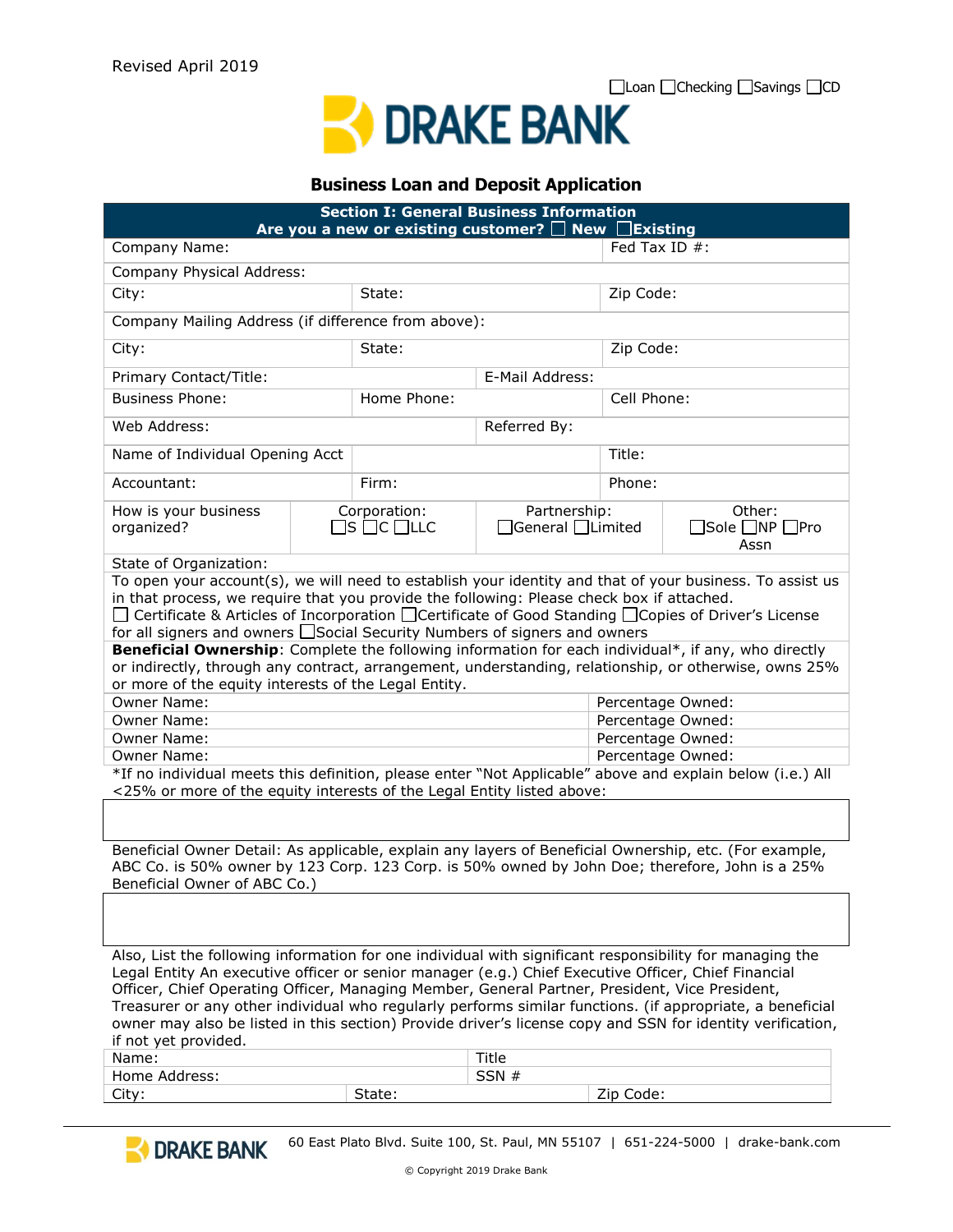### Revised April 2019

| <b>Section II: Authorized Signer Information</b>                                                                                                                                                                                                                                                                                                                           |                                                                                                              |                                           |                                                     |                                                                                                              |                                                                                   |  |
|----------------------------------------------------------------------------------------------------------------------------------------------------------------------------------------------------------------------------------------------------------------------------------------------------------------------------------------------------------------------------|--------------------------------------------------------------------------------------------------------------|-------------------------------------------|-----------------------------------------------------|--------------------------------------------------------------------------------------------------------------|-----------------------------------------------------------------------------------|--|
| Signer Name:<br>Signer #1:                                                                                                                                                                                                                                                                                                                                                 |                                                                                                              | Title:                                    |                                                     |                                                                                                              |                                                                                   |  |
| Social Security #:                                                                                                                                                                                                                                                                                                                                                         | Date of Birth:                                                                                               |                                           |                                                     |                                                                                                              |                                                                                   |  |
| Home Address:                                                                                                                                                                                                                                                                                                                                                              |                                                                                                              |                                           |                                                     |                                                                                                              |                                                                                   |  |
| City:                                                                                                                                                                                                                                                                                                                                                                      |                                                                                                              | State:                                    |                                                     | Zip Code:                                                                                                    |                                                                                   |  |
| Home Phone:                                                                                                                                                                                                                                                                                                                                                                |                                                                                                              |                                           |                                                     | Cell Phone:                                                                                                  |                                                                                   |  |
| Fax:                                                                                                                                                                                                                                                                                                                                                                       |                                                                                                              | <b>Business Phone:</b><br>E-Mail Address: |                                                     |                                                                                                              |                                                                                   |  |
| Driver's License #:                                                                                                                                                                                                                                                                                                                                                        |                                                                                                              |                                           |                                                     | State Issued:                                                                                                |                                                                                   |  |
| Date Issued:                                                                                                                                                                                                                                                                                                                                                               |                                                                                                              | <b>Expiration Date:</b>                   |                                                     | $\Box$ Loans $\Box$ Deposits $\Box$ Both                                                                     |                                                                                   |  |
|                                                                                                                                                                                                                                                                                                                                                                            |                                                                                                              |                                           |                                                     | Check appropriate box: I am $\Box$ an American Citizen $\Box$ a Resident Alien $\Box$ a Non – Resident Alien |                                                                                   |  |
| Are you currently or have you been a Senior Foreign Political Figure? $\Box$ Yes $\Box$ No                                                                                                                                                                                                                                                                                 |                                                                                                              |                                           |                                                     |                                                                                                              |                                                                                   |  |
| Do you have an immediate family member or close associate who is a current or former Senior<br>Foreign Political Figure? $\Box$ Yes $\Box$ No                                                                                                                                                                                                                              |                                                                                                              |                                           |                                                     |                                                                                                              |                                                                                   |  |
| Signer #2:<br>Signer Name:                                                                                                                                                                                                                                                                                                                                                 |                                                                                                              |                                           |                                                     | Title:                                                                                                       |                                                                                   |  |
| Social Security #:                                                                                                                                                                                                                                                                                                                                                         |                                                                                                              | Date of Birth:                            |                                                     |                                                                                                              |                                                                                   |  |
| Home Address:                                                                                                                                                                                                                                                                                                                                                              |                                                                                                              |                                           |                                                     |                                                                                                              |                                                                                   |  |
| City:                                                                                                                                                                                                                                                                                                                                                                      |                                                                                                              | State:                                    |                                                     |                                                                                                              |                                                                                   |  |
| Home Phone:                                                                                                                                                                                                                                                                                                                                                                |                                                                                                              | <b>Business Phone:</b>                    |                                                     | Zip Code:<br>Cell Phone:                                                                                     |                                                                                   |  |
| Fax:                                                                                                                                                                                                                                                                                                                                                                       |                                                                                                              | E-Mail Address:                           |                                                     |                                                                                                              |                                                                                   |  |
| Driver's License #:                                                                                                                                                                                                                                                                                                                                                        |                                                                                                              |                                           |                                                     | State Issued:                                                                                                |                                                                                   |  |
| Date Issued:                                                                                                                                                                                                                                                                                                                                                               |                                                                                                              |                                           |                                                     |                                                                                                              | □Loans □Deposits □Both                                                            |  |
|                                                                                                                                                                                                                                                                                                                                                                            |                                                                                                              | <b>Expiration Date:</b>                   |                                                     |                                                                                                              |                                                                                   |  |
| Check appropriate box: I am $\square$ an American Citizen $\square$ a Resident Alien $\square$ a Non - Resident Alien                                                                                                                                                                                                                                                      |                                                                                                              |                                           |                                                     |                                                                                                              |                                                                                   |  |
| Are you currently or have you been a Senior Foreign Political Figure? □ Yes                                                                                                                                                                                                                                                                                                |                                                                                                              |                                           |                                                     |                                                                                                              | No                                                                                |  |
| Do you have an immediate family member or close associate who is a current or former Senior                                                                                                                                                                                                                                                                                |                                                                                                              |                                           |                                                     |                                                                                                              |                                                                                   |  |
| Foreign Political Figure? 7 Yes                                                                                                                                                                                                                                                                                                                                            |                                                                                                              | No                                        |                                                     |                                                                                                              |                                                                                   |  |
| Signer Name:<br>Signer #3:                                                                                                                                                                                                                                                                                                                                                 |                                                                                                              |                                           |                                                     |                                                                                                              | Title:                                                                            |  |
| Social Security #:<br>Home Address:                                                                                                                                                                                                                                                                                                                                        |                                                                                                              |                                           | Date of Birth:                                      |                                                                                                              |                                                                                   |  |
|                                                                                                                                                                                                                                                                                                                                                                            |                                                                                                              |                                           |                                                     |                                                                                                              |                                                                                   |  |
| City:                                                                                                                                                                                                                                                                                                                                                                      |                                                                                                              | State:                                    |                                                     | Zip Code:<br>Cell Phone:                                                                                     |                                                                                   |  |
|                                                                                                                                                                                                                                                                                                                                                                            | Home Phone:                                                                                                  |                                           | <b>Business Phone:</b>                              |                                                                                                              |                                                                                   |  |
| Fax:                                                                                                                                                                                                                                                                                                                                                                       |                                                                                                              | E-Mail Address:                           |                                                     |                                                                                                              |                                                                                   |  |
|                                                                                                                                                                                                                                                                                                                                                                            | Driver's License #:                                                                                          |                                           |                                                     |                                                                                                              | State Issued:                                                                     |  |
| Date Issued:                                                                                                                                                                                                                                                                                                                                                               |                                                                                                              | <b>Expiration Date:</b>                   |                                                     | $\Box$ Loans $\Box$ Deposits $\Box$ Both                                                                     |                                                                                   |  |
|                                                                                                                                                                                                                                                                                                                                                                            | Check appropriate box: I am $\Box$ an American Citizen $\Box$ a Resident Alien $\Box$ a Non – Resident Alien |                                           |                                                     |                                                                                                              |                                                                                   |  |
| Are you currently or have you been a Senior Foreign Political Figure? □ Yes<br>l No                                                                                                                                                                                                                                                                                        |                                                                                                              |                                           |                                                     |                                                                                                              |                                                                                   |  |
| Do you have an immediate family member or close associate who is a current or former Senior                                                                                                                                                                                                                                                                                |                                                                                                              |                                           |                                                     |                                                                                                              |                                                                                   |  |
| Foreign Political Figure? $\Box$ Yes $\Box$ No                                                                                                                                                                                                                                                                                                                             |                                                                                                              |                                           |                                                     |                                                                                                              |                                                                                   |  |
|                                                                                                                                                                                                                                                                                                                                                                            |                                                                                                              |                                           | <b>Section III: About Your Business</b>             |                                                                                                              |                                                                                   |  |
| Although we may already know the answers to some or all of these questions, it is important that you<br>provide us with this information to help us comply with the U.S. Patriot Act, and to make sure that we<br>understand your business needs. This will also allow us to provide you with the products and services<br>that you would expect from your Community Bank. |                                                                                                              |                                           |                                                     |                                                                                                              |                                                                                   |  |
| Monthly # of Checks                                                                                                                                                                                                                                                                                                                                                        |                                                                                                              | Monthly # of Deposits                     | Monthly # of Items                                  |                                                                                                              | Are these items mainly:                                                           |  |
| Written:                                                                                                                                                                                                                                                                                                                                                                   | Made:                                                                                                        |                                           | Deposited:                                          |                                                                                                              | $\Box$ Local $\Box$ Non – local                                                   |  |
| Monthly # of Incoming<br>Wire Transfers:                                                                                                                                                                                                                                                                                                                                   | Monthly # of Outgoing<br>Wire Transfers:                                                                     |                                           | Monthly Amount of<br>Cash Deposited:                |                                                                                                              | Anticipated Average<br>Balance:                                                   |  |
| Is this a money service<br>business? $\Box$ Yes $\Box$ No                                                                                                                                                                                                                                                                                                                  | Do you own or operate<br>an ATM? $\Box$ Yes $\Box$ No                                                        |                                           | Will you request<br>cash/coin orders?<br>Yes<br>No. |                                                                                                              | Will you initiate<br><b>International Wire</b><br>Transfers? $\Box$ Yes $\Box$ No |  |
| Do you sell Lottery<br>tickets?<br>$\square$ Yes $\square$ No                                                                                                                                                                                                                                                                                                              | Do you sell money<br>orders or prepaid<br>access devices?<br>$\Box$ Yes $\Box$ No                            |                                           | Do you cash checks?<br>$\Box$ Yes $\Box$ No         |                                                                                                              | Do you use Remote<br>Deposit? $\Box$ Yes $\Box$ No                                |  |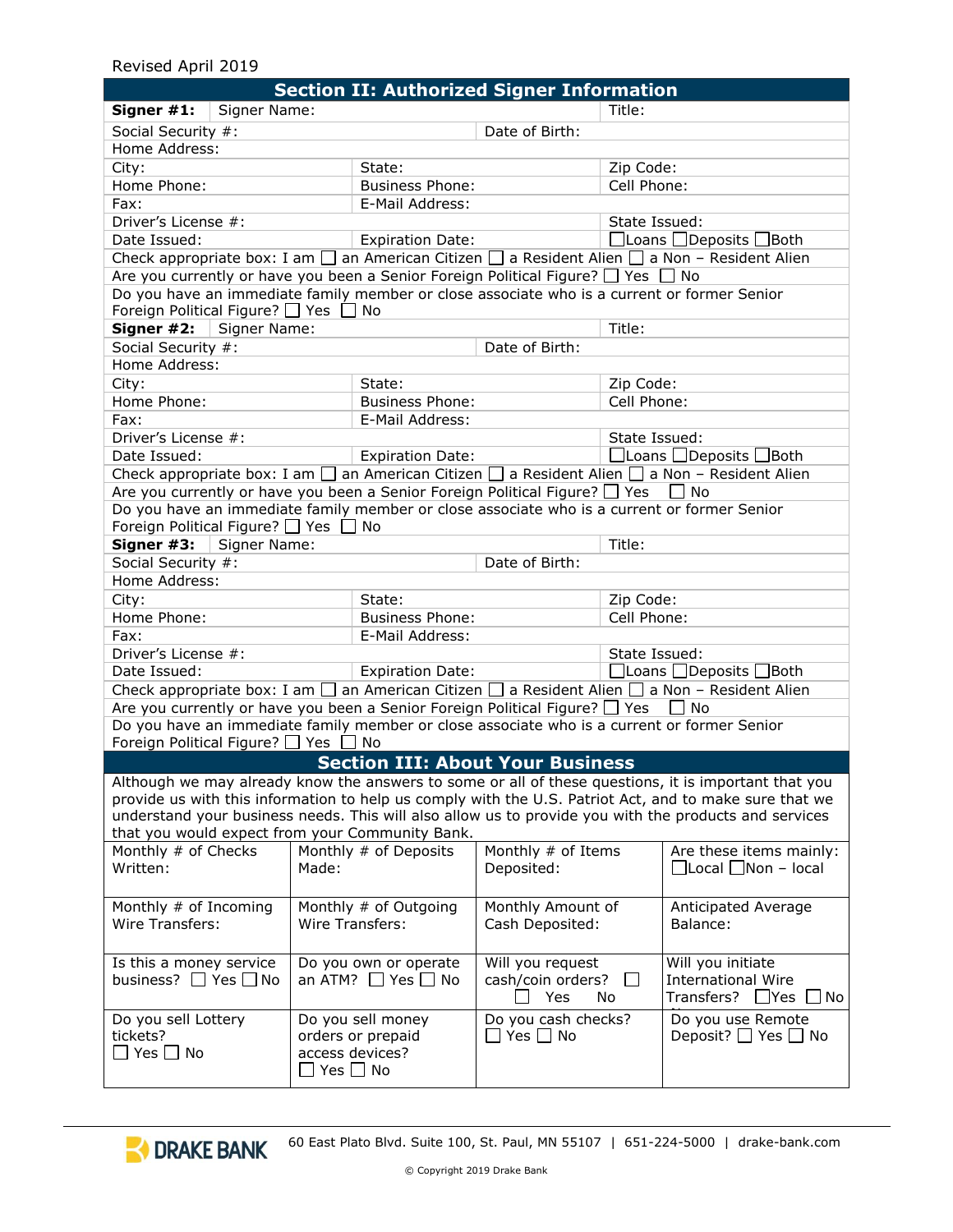| <b>Section IV: Business Description and History</b>                                                                                                                                                                                                                                              |  |  |  |
|--------------------------------------------------------------------------------------------------------------------------------------------------------------------------------------------------------------------------------------------------------------------------------------------------|--|--|--|
| When was this business established? (Month/Year)<br>1.                                                                                                                                                                                                                                           |  |  |  |
| Have company principals/ownership changed in the past year? $\Box$ Yes $\Box$ No                                                                                                                                                                                                                 |  |  |  |
| When did the current owners establish or buy the business? (Month/Year)                                                                                                                                                                                                                          |  |  |  |
| Which of the following best describes the business' primary activities? (check all that apply)<br>4.<br>□Local market (statewide) □Domestic (outside MN/WI) □International                                                                                                                       |  |  |  |
| Does your business operate out of multiple locations? $\Box$ Yes $\Box$ No<br>5.<br>If yes, please list number of locations and each location's address.                                                                                                                                         |  |  |  |
| Is this business a charitable organization or a non-governmental organization (NGO: any non-<br>6.<br>profit organization independent from government, i.e. churches, professional associations,<br>community-based self-help groups, research groups, lobby groups, etc.)? $\Box$ Yes $\Box$ No |  |  |  |
| Indicate Specific Nature of Business:<br>7.                                                                                                                                                                                                                                                      |  |  |  |
| List the types of products/services offered:<br>8.                                                                                                                                                                                                                                               |  |  |  |
| <b>Section V: Loan Request (Loan Only)</b>                                                                                                                                                                                                                                                       |  |  |  |
| Type of Loan Requested: $\Box$ Installment $\Box$ Line of Credit $\Box$ Real Estate $\Box$<br>Short Term/Single<br>Pay                                                                                                                                                                           |  |  |  |
| Are you related in any way to Drake Bank? $\Box$ Yes $\Box$ No                                                                                                                                                                                                                                   |  |  |  |
| If Yes, please indicate:                                                                                                                                                                                                                                                                         |  |  |  |
| Total project cost or total need:                                                                                                                                                                                                                                                                |  |  |  |
| Amount requested of Bank:                                                                                                                                                                                                                                                                        |  |  |  |
| Cash contribution on behalf of you or your company:                                                                                                                                                                                                                                              |  |  |  |
| Purpose/reason for request:                                                                                                                                                                                                                                                                      |  |  |  |
| Maximum monthly payment:<br>Desired term:                                                                                                                                                                                                                                                        |  |  |  |
| Proposed collateral:                                                                                                                                                                                                                                                                             |  |  |  |
| Appraised value (if known):<br>Date appraised:                                                                                                                                                                                                                                                   |  |  |  |
| Are there any State or Federal tax liens filed against your business? $\Box$ Yes $\Box$ No                                                                                                                                                                                                       |  |  |  |
| If yes, please give amount and reason:                                                                                                                                                                                                                                                           |  |  |  |
| Has the business ever declared bankruptcy or defaulted on any debts? $\Box$ Yes $\Box$ No                                                                                                                                                                                                        |  |  |  |
| If yes, please explain:                                                                                                                                                                                                                                                                          |  |  |  |
| Is the business party to any lawsuits? $\Box$ Yes $\Box$ No                                                                                                                                                                                                                                      |  |  |  |
| If yes, please explain:                                                                                                                                                                                                                                                                          |  |  |  |
| Checklist for Initial Loan Request (Please Sign all Financial Statements)                                                                                                                                                                                                                        |  |  |  |

#### **Checklist for Initial Loan Request (Please Sign all Financial Statements)**

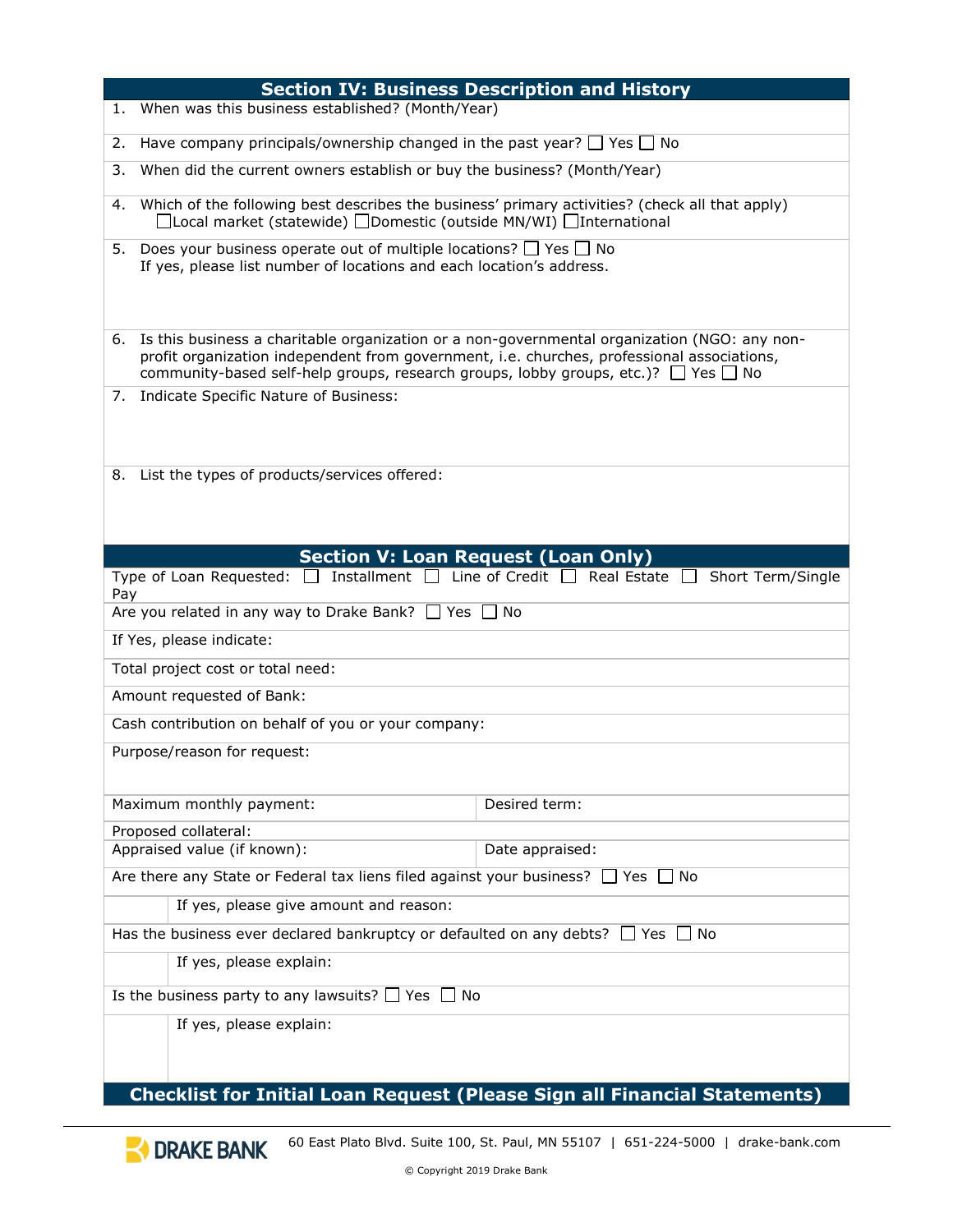| <b>Business Plan</b>                                                                       |
|--------------------------------------------------------------------------------------------|
| Business Fiscal Year End Balance Sheet / Profit and Loss Statements (Last 3 years)         |
| Most Recent Interim Balance Sheet / Profit and Loss Statements, less than 45 Days old      |
| Complete Federal Business Tax Return (Last 3 years)                                        |
| Organizational Documents (Articles of Incorporation, Certificates of Good Standing, etc)   |
| Personal Financial Statements for those who own 20% or more of the company                 |
| Complete Federal Individual Tax Returns (3 years- each person who owns 20% or more)        |
| Accounts Receivable / Payable aging and listing                                            |
| Inventory listing and age                                                                  |
| Projections                                                                                |
| Statement of "Arm Length" Transaction (are any parties of this transaction related to you) |
| Other                                                                                      |
| Thank you for considering Drake Bank for your Business Banking needs!                      |
|                                                                                            |

In signing below, I certify that I am authorized to provide this information on behalf of the applicant business. I certify that I made no misrepresentations in this application or in any related documents, that all information is true and complete, and that I did not omit any important information. Drake Bank is authorized to verify with other parties and to make any investigation of my credit, either directly or through any agency employed by Drake Bank for that purpose. The lender may disclose to any other interested parties information as to Drake Bank experiences or transactions with applicant accounts. I understand Drake Bank will retain this application and any other information Drake Bank receives, even if no loan, deposit account or other form of credit is granted.

This information may be provided to Drake Bank for the purpose of requesting a loan. Drake Bank may be relying on the creditworthiness of an individual other than the Applicant for the business loan. It is understood that any property securing the credit or loan will not be used for any illegal or restricted purpose. Because of my relationship to the Applicant or my role in the accommodation for the loan, my personal creditworthiness is a factor in the evaluation of the application or accommodation for the loan. By signing below, I authorize Drake Bank to obtain a consumer credit report on me for the purpose of evaluating the loan application.

**Important Information about Procedures for Opening a New Account** To help the government fight the funding of terrorism and money laundering activities, Federal law requires all financial institutions to obtain, verify and record information that identifies each person who opens an account. What this means for you: When you open an account, we will ask for your name, address, date of birth, and other information that will allow us to identify you. We may also ask to see your driver's license and other identifying documents.

#### **Unlawful Internet Gambling Enforcement Act of 2006 and Regulation GG**

In accordance with the requirements of the Unlawful Internet Gambling Enforcement Act of 2006 and Regulation GG, this notification is to inform you that restricted transactions are prohibited from being processed through your account or relationship with our institution. Restricted transactions are transactions in which a person accepts credits, funds, instruments, or other proceeds from another person in connection with unlawful Internet gambling.

By signing below, I certify that this business does not engage in Internet gambling. I will notify Drake Bank in the event of any change in circumstance.

#### **Section VI: Signatures**

All accounts are subject to verification and approval. Completing and signing this application does not guarantee that Drake Bank will open an account for you until verification is complete.

| Name:      | Title: |
|------------|--------|
| Signature: | Date:  |
|            |        |
| Name:      | Title: |
| Signature: | Date:  |
|            |        |
| Name:      | Title: |
| Signature: | Date:  |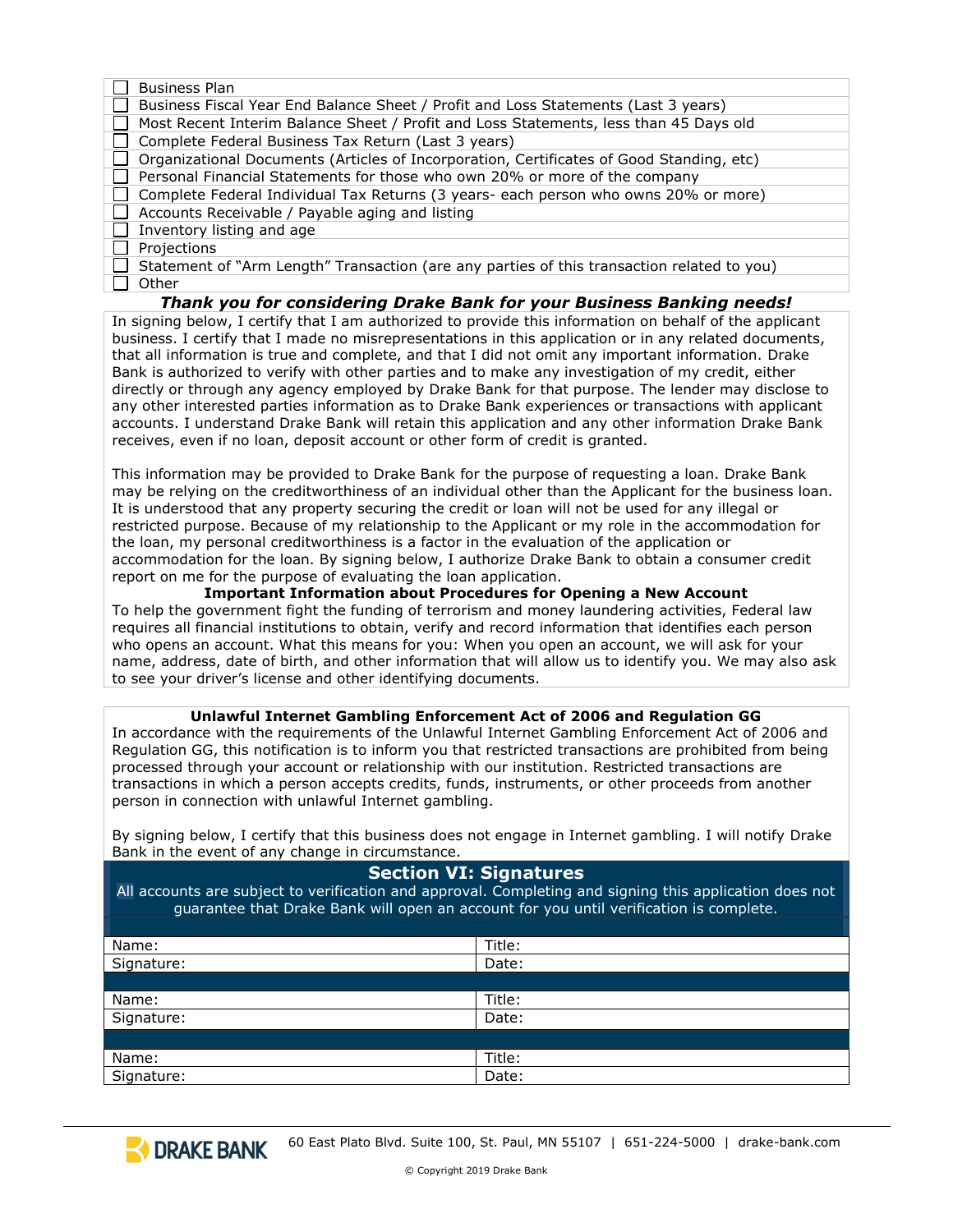| FOR BANK USE ONLY                                                        |              |  |                         |                                                                                                  |  |
|--------------------------------------------------------------------------|--------------|--|-------------------------|--------------------------------------------------------------------------------------------------|--|
| Date Application Received:                                               | Received By: |  |                         | $\Box$ Face to Face $\Box$ Mail $\Box$ Fax $\Box$ Email $\Box$ Telephone (sign verification box) |  |
| <b>Telephone Application Verification</b>                                |              |  | HMDA (Check Applicable) |                                                                                                  |  |
| <b>Banker Signature*:</b>                                                |              |  |                         | ■ Yes ■ Not Applicable GMI Collected: ■ Yes ■ No                                                 |  |
| *By signing, Banker certifies that a signed, full application is on file |              |  |                         |                                                                                                  |  |

#### Drake Bank NMLS #466969 Annmarie Becker NMLS #860395 Gino Monico NMLS #895801

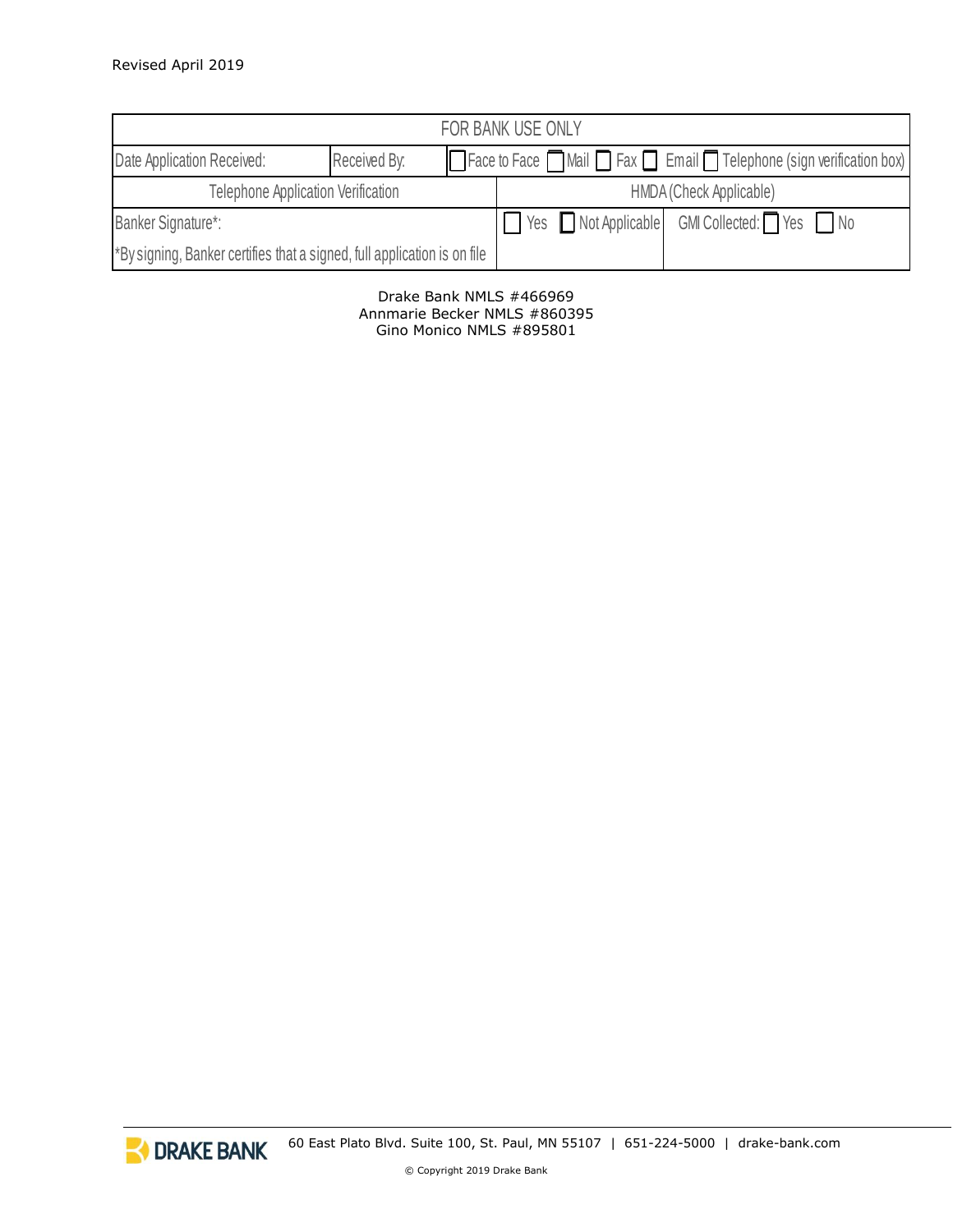

# **Loan E-Sign Disclosure**

The following disclosure is required by the federal Electronic Signatures in Global and National Commerce Act (E-SIGN Act). Please read this E-SIGN Disclosure carefully and keep a copy for your records. The words "we", "us" and "our" means Drake Bank and the words "you" and "your" means the individual(s) who have applied for the loan.

# **Electronic Delivery of Disclosures and Notices**

By following the "Consent" instructions below, you are consenting to receive disclosures related to your current loan transaction electronically. If you do not consent; we will mail these documents to you. By consenting to electronic delivery of loan disclosures, notices, loan documents or other documents you agree to provide us with your current email address and update us as to any changes in such information by contacting us at (651) 224-5000 or by email at **Loanoperations@drake-bank.com** or by mail to Drake Bank Attn: Loan Operations 60 East Plato Blvd, Suite 100, St. Paul, MN 55107.

### **Requesting Paper Copies**

Even after consent, you have the right to receive a paper copy of the loan disclosures, notices, loan documents or other documents related to your current loan transaction. If you would like to receive a paper copy at no charge, please contact us at the number or email address listed above under the heading "Electronic Delivery of Disclosures and Notices". Please include your name and mailing address and be sure to state that you are requesting a copy of the disclosures related to your current loan transaction.

#### **Federal Law**

You acknowledge and agree that your consent to electronic communications is being provided in connection with a transaction affecting interstate commerce that is subject to the federal Electronic Signatures in Global and National Commerce Act, and that you and we both intend that the Act apply to the fullest extent possible to validate our ability to conduct business with you by electronic means.

# **Withdrawal of Consent**

If after consenting, you wish to withdrawal your consent, you can do so by contacting us at (651) 224-5000 or email us at **loanoperations@drake-bank.com** or by mail at Drake Bank Attn: Loan Operations 60 East Plato Blvd, Suite 100, St Paul, MN 55107.